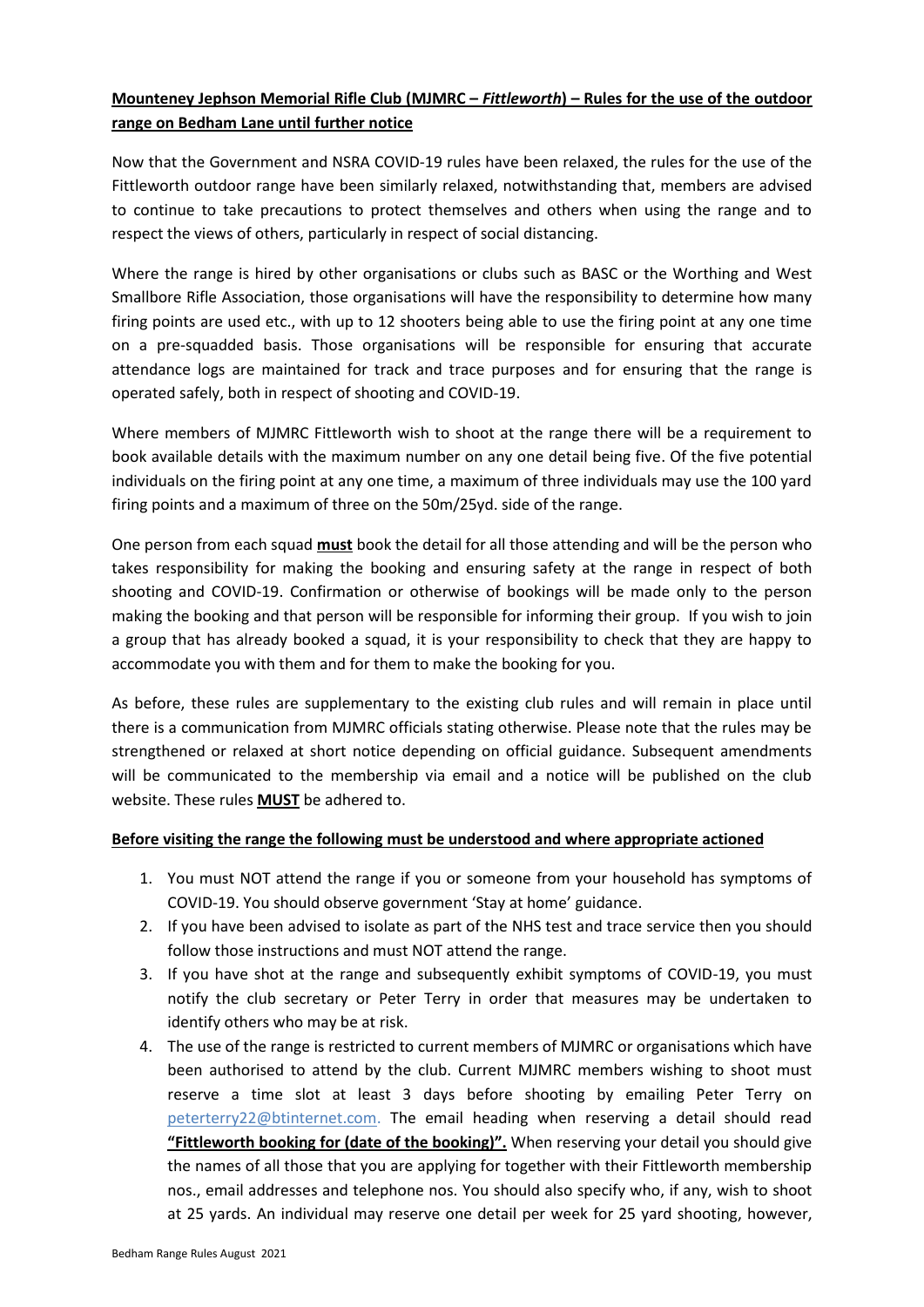should an individual wish to shoot at 25 yards more than once in a week, additional details may be requested and, subject to availability, may be granted. Bookings may not be made more than 2 weeks in advance. Attendance at the range is not permitted until your booking has been confirmed by email by Peter Terry. Please ensure that you have a copy of your confirmation with you when you attend the range.

- **5.** There is no restriction on the maximum number of people who may access the range complex, including the car park, at any one time, however, only FIVE people may be on the firing point at any one time and there must always be a minimum of TWO present when shooting. Those wishing to shoot should find someone to shoot with before reserving a detail. It will be possible for the group of shooters to shoot at 25 yards, 50 metres and 100yards at the same time, however, for those shooting at 50m. and 25yds. The following table sets out the various scenarios for firing point usage.
- **6.** Permitted Firing Points when 50m. and 25yards shooting at the same time.

|                    | FP 1/A          | FP <sub>2</sub> | FP3/B             | FP4 | FP5/C             | FP <sub>6</sub> |
|--------------------|-----------------|-----------------|-------------------|-----|-------------------|-----------------|
| 1 @ 25yd/ 2 @ 50m. | 50 <sub>m</sub> |                 | 50 <sub>m</sub>   |     | 25 yds            |                 |
| 2 @ 25 yd/1 @ 50m  | 25yds.          |                 | 25yds.            |     | 50 <sub>m</sub> . |                 |
| 1@ 25yd/1@ 50m     | 25yds.          |                 |                   |     | 50 <sub>m</sub> . |                 |
| 1@ 25yd/1@ 50m     |                 |                 | 25yds.            |     | 50 <sub>m</sub> . |                 |
| 1@ 25yd/1@ 50m     |                 |                 | 50 <sub>m</sub> . |     | 25yds.            |                 |
| 1@ 25yd/1@ 50m     | <b>50m.</b>     |                 |                   |     | 25yds.            |                 |
|                    |                 |                 |                   |     |                   |                 |
|                    |                 |                 |                   |     |                   |                 |
|                    |                 |                 |                   |     |                   |                 |

**7. It is important that those shooting at 25 yards do so from within the firing point areas edged red and marked "A", "B" and "C" and that the target board is hung from the correct hanging rail on the target frame. The rails are marked for either prone, the lower rail, or benchrest, the higher rail.**

## **When arriving at the range the following rules must be adhered to**

- 8. You may arrive at the range complex slightly ahead of the start time of the detail, however, you should not move onto the firing point area until the start time of your detail unless it is already unoccupied.
- 9. You should leave the firing point before the end time of your detail.
- 10. Once all attendees have arrived at the range and before shooting commences, the gate must be closed, but not locked in case emergency access is required.
- 11. When shooting at 25yards, it is imperative that the firing point used corresponds to the target frame that you are using. Also, the 25 yard target frames and boards have been made so that they will only fit in the designated holes. Please ensure that the frame is properly inserted into the holes to the depth of the cross timber stop. Shooting should not take place on a target where the frame is not properly inserted into the designated holes.
- 12. When equipment is on the firing point there **must always be at least one person on the point**. In other words, when there are only two people shooting, you should take it in turns to change targets or one person may change both targets.
- 13. With the exception of shot brass cases, you must take home any items that you have brought to the range, including all rubbish. There should be nothing left at the range that was not there when you arrived